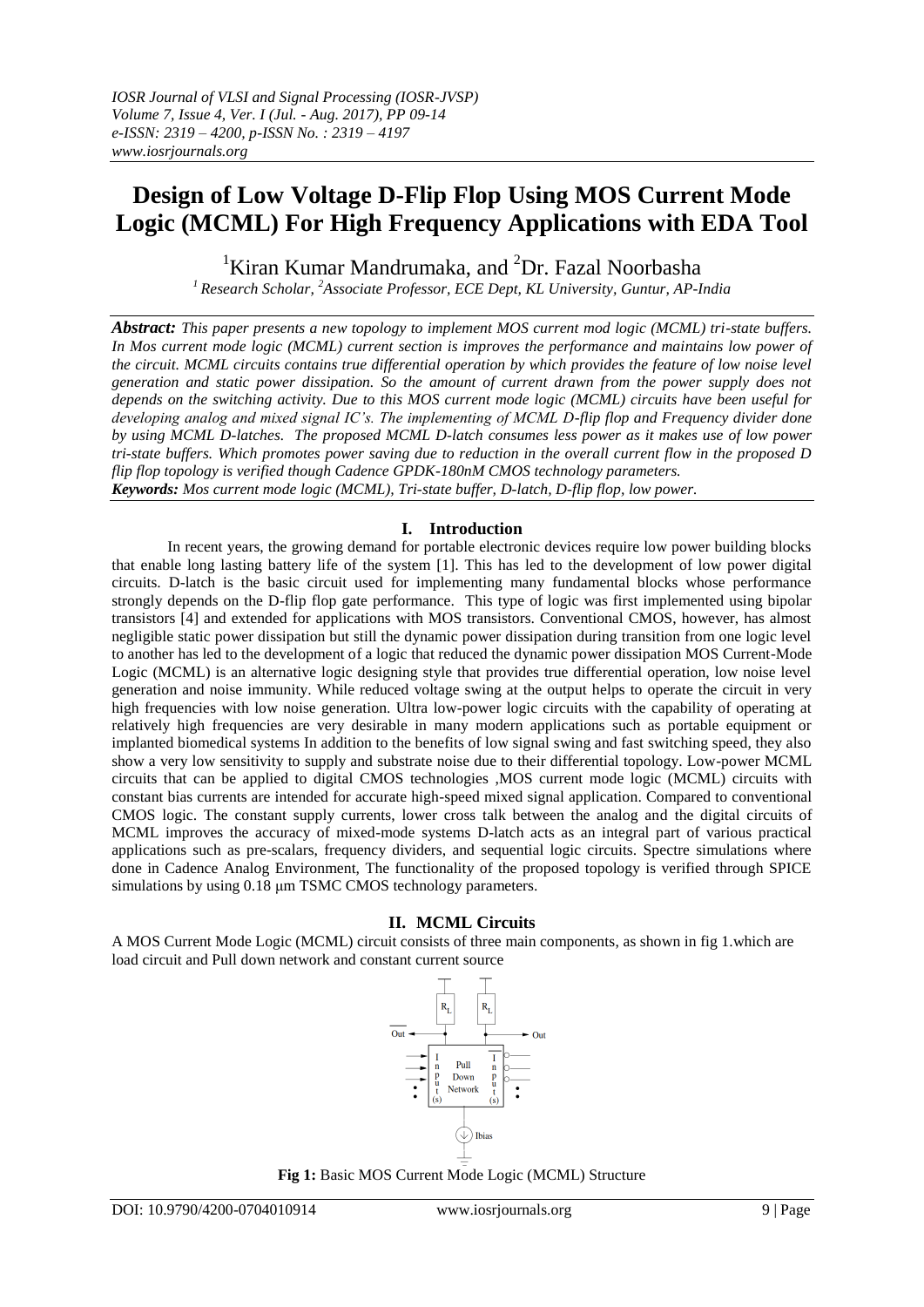The MCML circuits is a completely differential architecture i.e., all signals with their complements is needed in this MCML logic. All the current flows through one of the two branches of pull down network, providing complementary output signals. Voltage at the output of branch if no tail current is reaches then the output is VDD and other branch with some voltage drop across the load circuit, then the voltage becomes VDD-IssRL. The operation of MCML is performed in the current domain. The pull down network switches the constant current between two branches, and then the load converts the current to output voltage swings. MCML is does not provide a rail to rail output voltage swing due to its reduced swing. MCML circuits are faster than other logic families, because it uses NMOS transistors only.

#### **2.1 MCML inverter:**

MOS Current Mode Logic inverter/Buffer circuit is shown in figure 2.the basic MCML inverter /Buffer logical operation is performed based on current domain and source coupled transistor (M1 andM2) is true differential pair. The transistor switches constant current **Iss** between two branches. The current is converted again to voltage at output through the load resistors  $(R_L)$ . Then the output voltage swing Vout is  $I_D R_L$  shown in fig.2.





#### **2.2 CONSTANT CURRENT SOURCE DESIGN:**

The constant current sources are designed by using different current mirrors. So the constant current source is simply designed by using the single NMOS transistor shown in Fig.3(c). The NMOS transistor should be in saturation region to flow constant current  $I<sub>D</sub>$  through drain of transistor.



The load resistor is modelled by using PMOS transistor and the PMOS transistors should be in triode region, then it act as a resistor shown in Fig.3(C).



**Fig 3:(**a)constant current source (b)current mirror (c)Transistor as a constant current source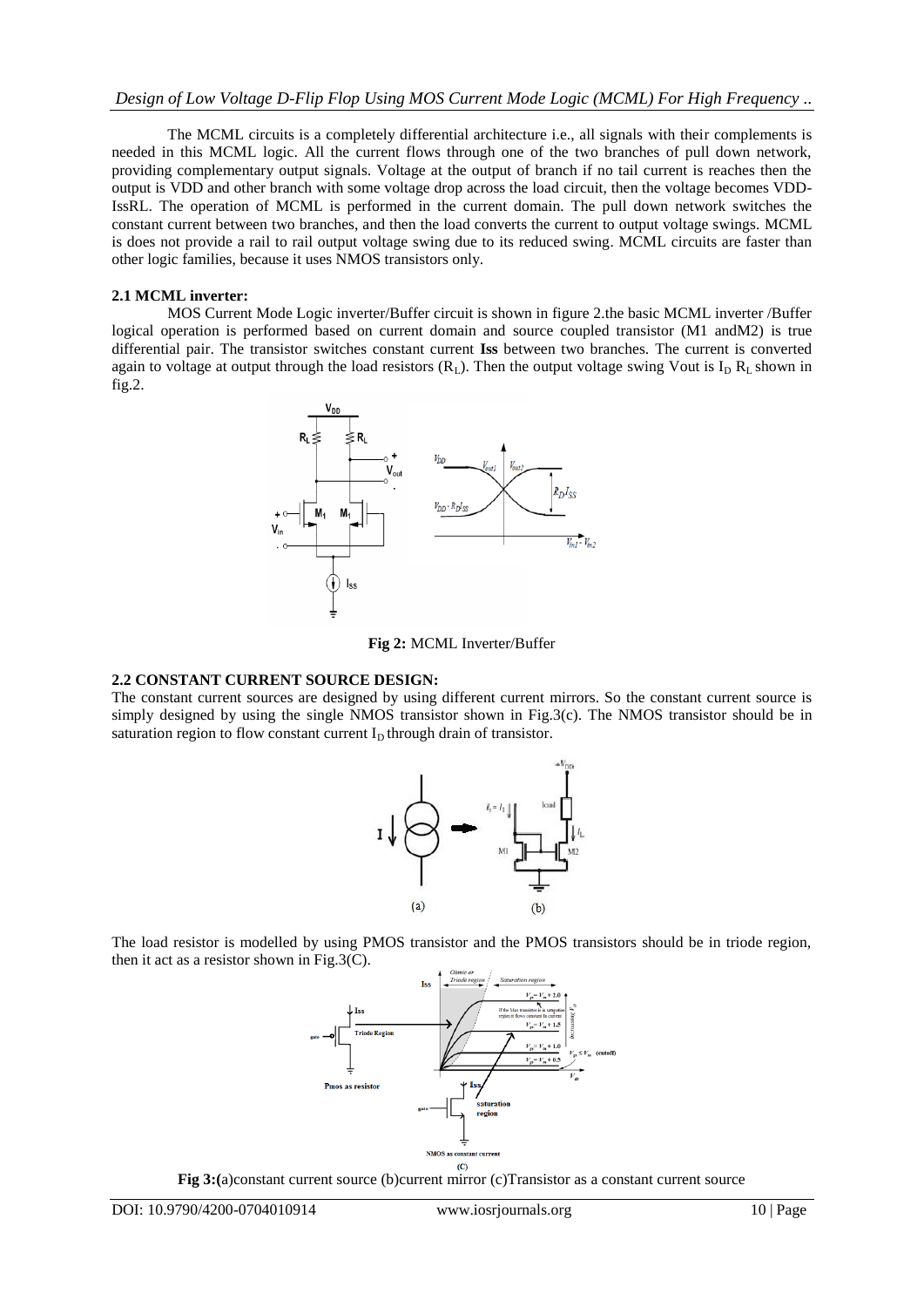## **2.3 TRI STATE BUFFER:**

The tri state buffer has two inputs they are data input and control input. The tri state buffer is used to controls the input data to output side, so if control input is active then same input present at output and its act like a buffer. Tri state buffer controls with high and low control inputs shown in Fig 4.



## **2.4 D-LATCH DESIGN**

In CMOS logic the D-latch is designed by using tri state inverters as shown in Fig 5.



**Fig 5:** D-Latch design

the D-latch design is make use of two tri state inverters and one inverter is based on CMOS logic as shown in fig 5. The clock signal is used to alternately enable and disable the two tri-state inverters (I1 and I3), so if the inverter is in normal mode and other tri state inverter is in high impedance mode. When the clock signal is active then the input is transferred to the output of tri state inverter and the clock is low then the output is preserved by back to back inverters.

The proposed D-Latch design using MOS Current Mode Logic(MCML) tri-state buffers, the D-latch design require two MCML tri-state buffers and MCML is a true differential logic that is signals and there complements needed. The D-latch design based on tri –state buffers is shown in Fig 6.the clock signal is used to enable buffers alternately. When the clock



**Fig 6:** D Latch design using tri-state buffer

Signal is high, the MCML tri-state buffer (B1) is active/normal state and then input transferred to output. The buffer (B2) is in high impedance mode and the loop brakes. When the clock signal is low buffer (B1) is in high impedance mode then there is no path between input and output, so the buffer (B2) is activated thus completing the loop and last output state is passed till the next clock transition. The output wave forms for clock and data signals are shown in Fig 6.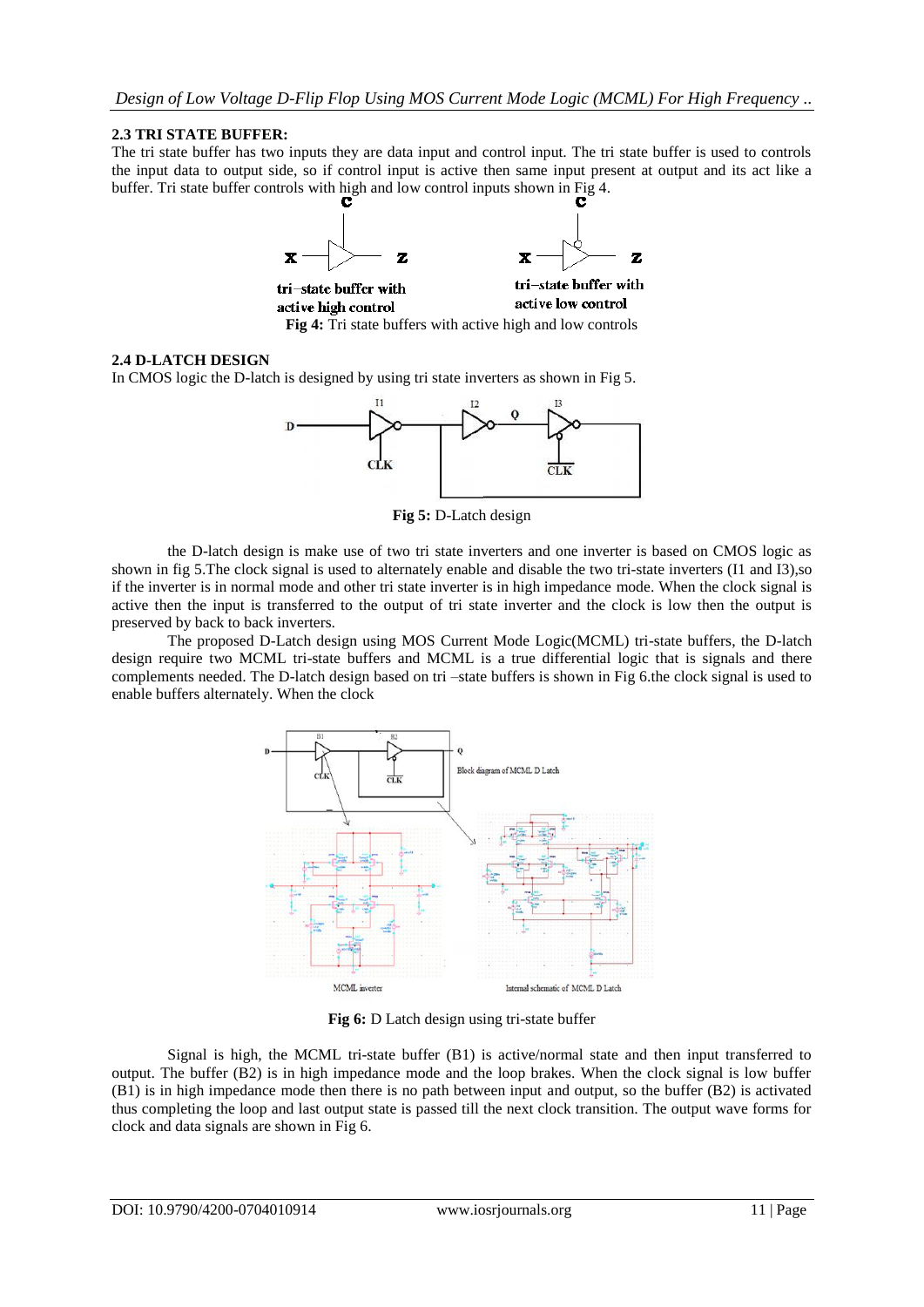# **2.5 D flip flop implementation using MCML D-latch:**

The structure of the MCML D flip-flop is shown in the [Fig 7](http://scialert.net/fulltext/?doi=itj.2014.515.521&org=11#f4). The most common approach for constructing D flip-flop is to use a master-slave configuration. The MCML D flip-flop is realized by cascading a negative latch (master stage) with a positive one (slave stage), as shown in [Fig](http://scialert.net/fulltext/?doi=itj.2014.515.521&org=11#f4) 7.



**Fig 7:** Basic D-Flip flop

The current switching between the pairs takes place by the complementary signals of the clock. The sample pair works as a buffer. When it is activated by the clock signal, it keeps track of the input data and transforms it to the outputs. This is known as the sampling mode of the latch.



**Fig 8:** D flip flop design using MCML D-Latches

# **2.6 Frequency divider using MCML D-Latches:**

Frequency dividers are fundamental building blocks in a number of applications, such as frequency synthesis in mobile and satellite communication systems, clock generation, data recovery, synchronization and multiple-Gb/s optic fibre systems. In these applications, the frequency divider is often the speed-limiting block, thus a high speed is required.



**Fig 9:** Block diagram MCML based Frequency divider

This architecture is primarily a master-slave flip-flop with a negative feedback. This circuit works by continually toggling the output state after every clock cycle. The mechanism effectively causes the output to toggle between one and zero at a rate half that of the input clock.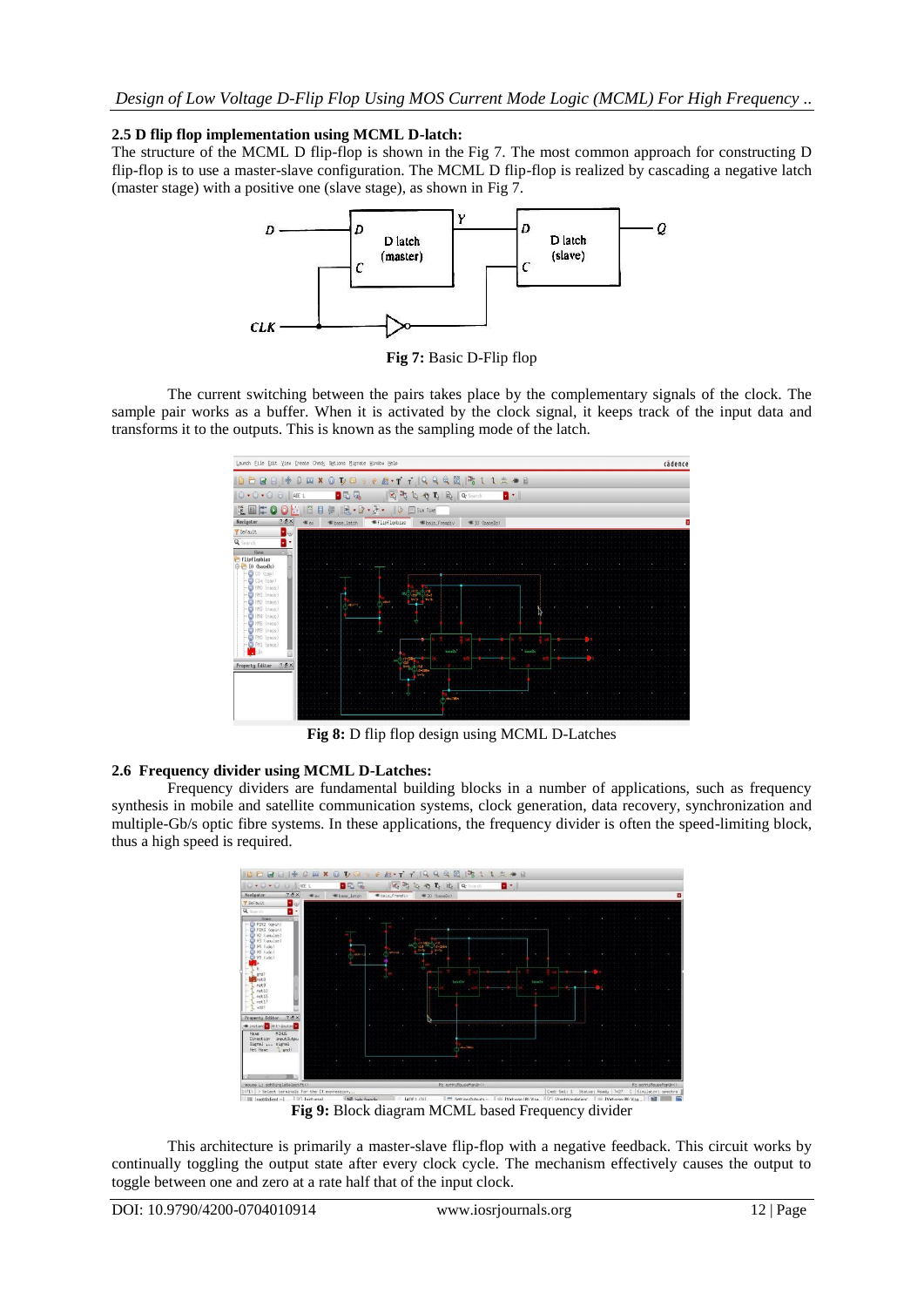## **III. Simulation Results**

The schematics of low voltage MCML D-Latch, MCML D Flip Flop are simulated and the transient responses are analysed using Cadence analog design environment.



**Fig 10:** Transient response of of proposed D-latch



**Fig 11:** Transient response of D-flip flop



# **IV. Conclusion**

In this paper, Low voltage Mos current mode logic (MCML) circuits has been implemented, simulated and analysed. The performance of the MCML D-Latch, D-Flip-flop and Frequency divider is assessed in terms of supply voltage, delay and power consumption. The main goal to reduce the power dissipation at variable frequencies and optimize overall power consumption by using tri-state MCML Inverter/Buffers. The transient response analysed by Cadence EDA Tool.

The power consumption of Mos current mode logic (MCML) circuit is shown in table 2.